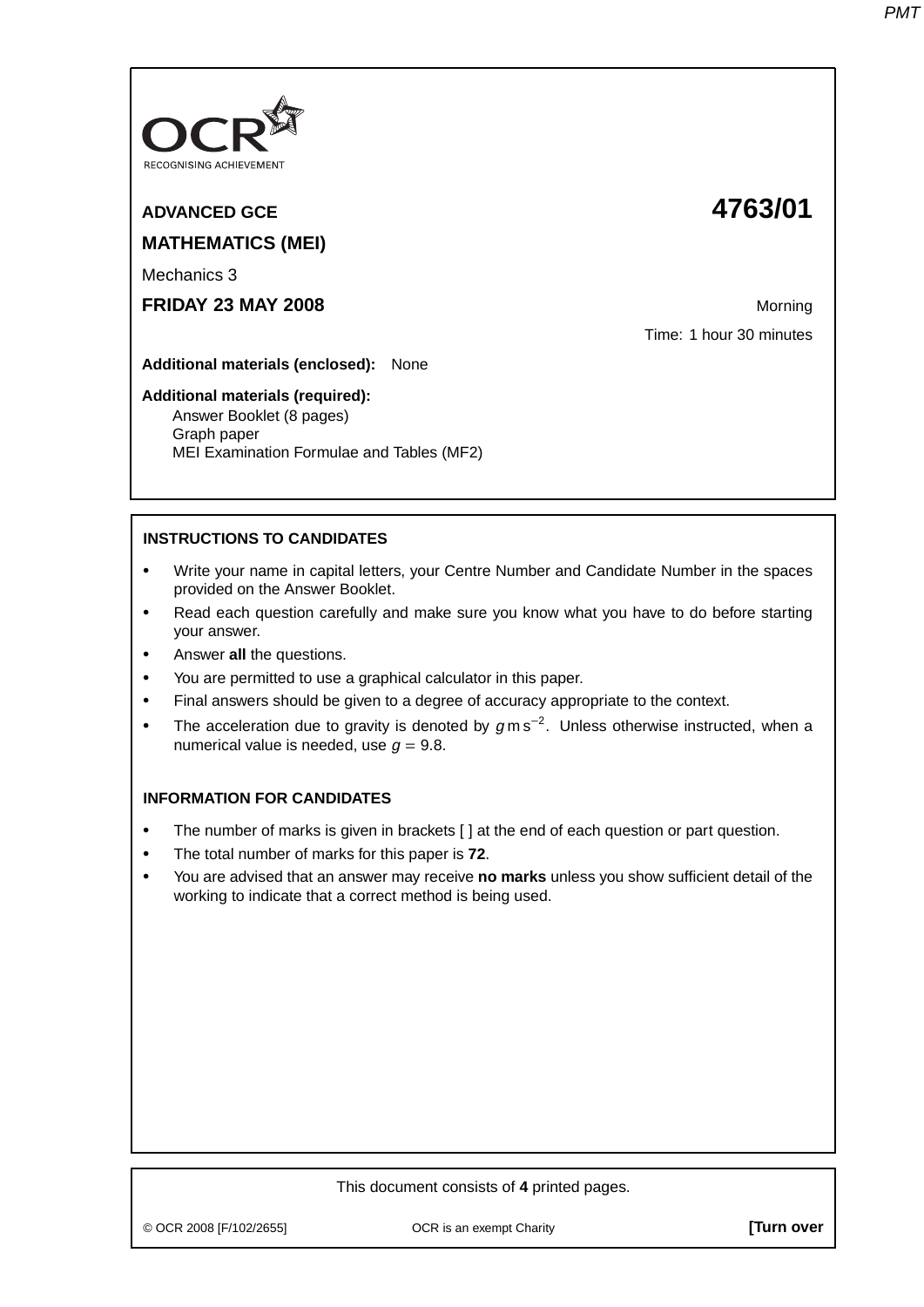*PMT*

# **1** (a) (i) Write down the dimensions of velocity, acceleration and force. [3]

A ball of mass *m* is thrown vertically upwards with initial velocity *U*. When the velocity of the ball is *v*, it experiences a force  $\lambda v^2$  due to air resistance where  $\lambda$  is a constant.

- **(ii)** Find the dimensions of  $\lambda$ . [2]
- A formula approximating the greatest height *H* reached by the ball is

$$
H \approx \frac{U^2}{2g} - \frac{\lambda U^4}{4mg^2}
$$

where *g* is the acceleration due to gravity.

**(iii)** Show that this formula is dimensionally consistent. [4]

A better approximation has the form  $H \approx \frac{U^2}{2g} - \frac{\lambda U^4}{4mg^2} + \frac{1}{6}\lambda^2 U^{\alpha}m^{\beta}g^{\gamma}$ .

- (iv) Use dimensional analysis to find  $\alpha$ ,  $\beta$  and  $\gamma$ . [5]
- **(b)** A girl of mass 50 kg is practising for a bungee jump. She is connected to a fixed point O by a light elastic rope with natural length 24 m and modulus of elasticity 2060 N. At one instant she is 30 m vertically below O and is moving vertically upwards with speed  $12 \text{ m s}^{-1}$ . She comes to rest instantaneously, with the rope slack, at the point A. Find the distance OA. [4]
- **2** A particle P of mass 0.3 kg is connected to a fixed point O by a light inextensible string of length 4.2 m.

Firstly, P is moving in a horizontal circle as a conical pendulum, with the string making a constant angle with the vertical. The tension in the string is 3.92 N.

- **(i)** Find the angle which the string makes with the vertical. [2]
- **(ii)** Find the speed of P. [4]

P now moves in part of a vertical circle with centre O and radius 4.2 m. When the string makes an angle  $\theta$  with the downward vertical, the speed of P is  $v \text{ m s}^{-1}$  (see Fig. 2). You are given that  $v = 8.4$ when  $\theta = 60^\circ$ .



**Fig. 2**

- (iii) Find the tension in the string when  $\theta = 60^\circ$ . .  $[3]$
- (iv) Show that  $v^2 = 29.4 + 82.32 \cos \theta$ . [4]
- (v) Find  $\theta$  at the instant when the string becomes slack. [5]

- 
-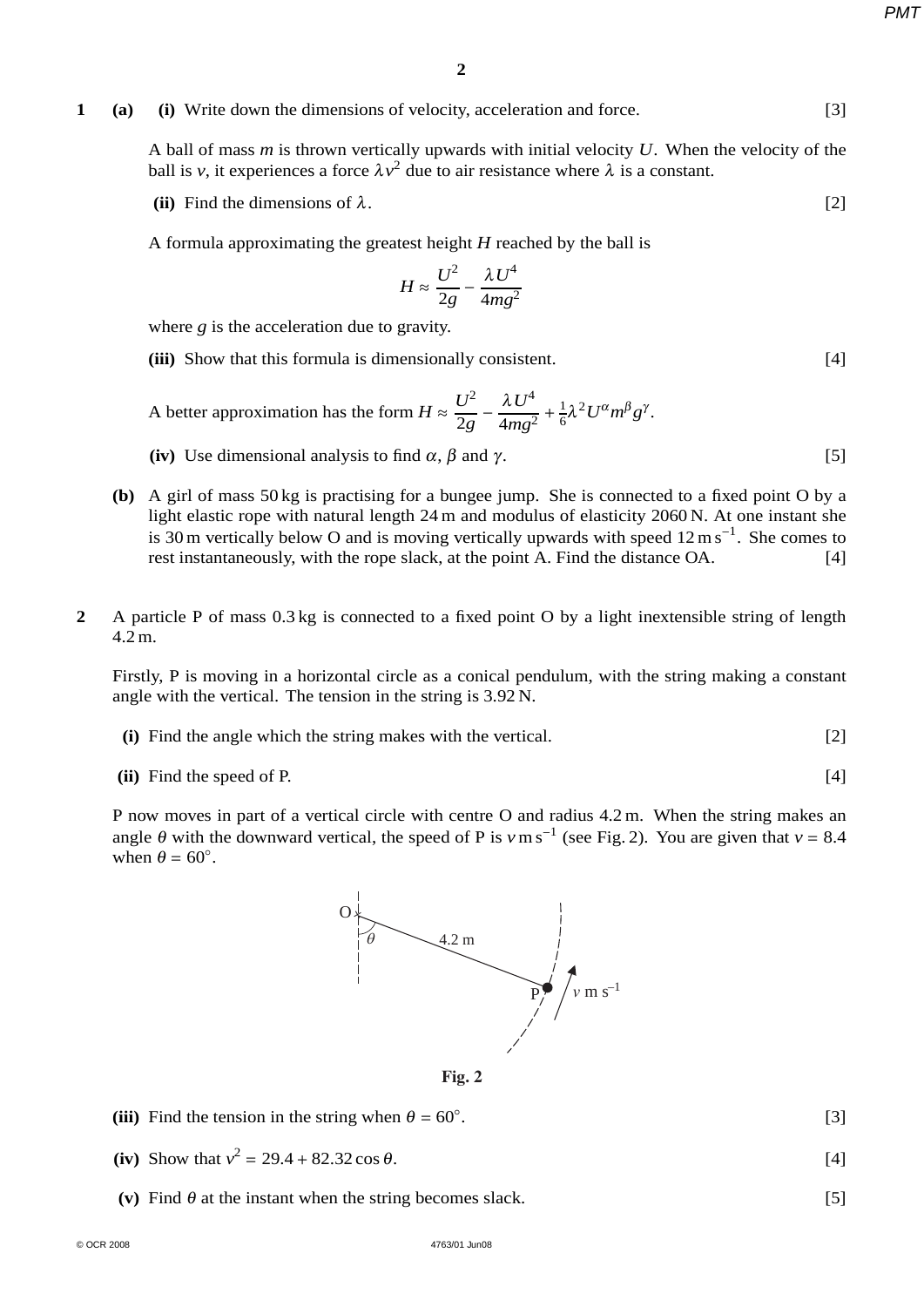*PMT*

**3** A small block B has mass 2.5 kg. A light elastic string connects B to a fixed point P, and a second light elastic string connects B to a fixed point Q, which is 6.5 m vertically below P.

The string PB has natural length 3.2 m and stiffness  $35 \text{ N m}^{-1}$ ; the string BQ has natural length 1.8 m and stiffness  $5 N m^{-1}$ .

The block B is released from rest in the position 4.4 m vertically below P. You are given that B performs simple harmonic motion along part of the line PQ, and that both strings remain taut throughout the motion. Air resistance may be neglected. At time *t* seconds after release, the length of the string PB is  $x$  metres (see Fig. 3).





| (i) Find, in terms of $x$ , the tension in the string PB and the tension in the string BQ.                   | $[3]$ |
|--------------------------------------------------------------------------------------------------------------|-------|
| (ii) Show that $\frac{d^2x}{dt^2} = 64 - 16x$ .                                                              | $[4]$ |
| (iii) Find the value of x when B is at the centre of oscillation.                                            | $[2]$ |
| (iv) Find the period of oscillation.                                                                         | $[2]$ |
| (v) Write down the amplitude of the motion and find the maximum speed of B.                                  | $[3]$ |
| (vi) Find the time after release when B is first moving <i>downwards</i> with speed $0.9 \text{ m s}^{-1}$ . | [4]   |

#### **[Question 4 is printed overleaf.]**